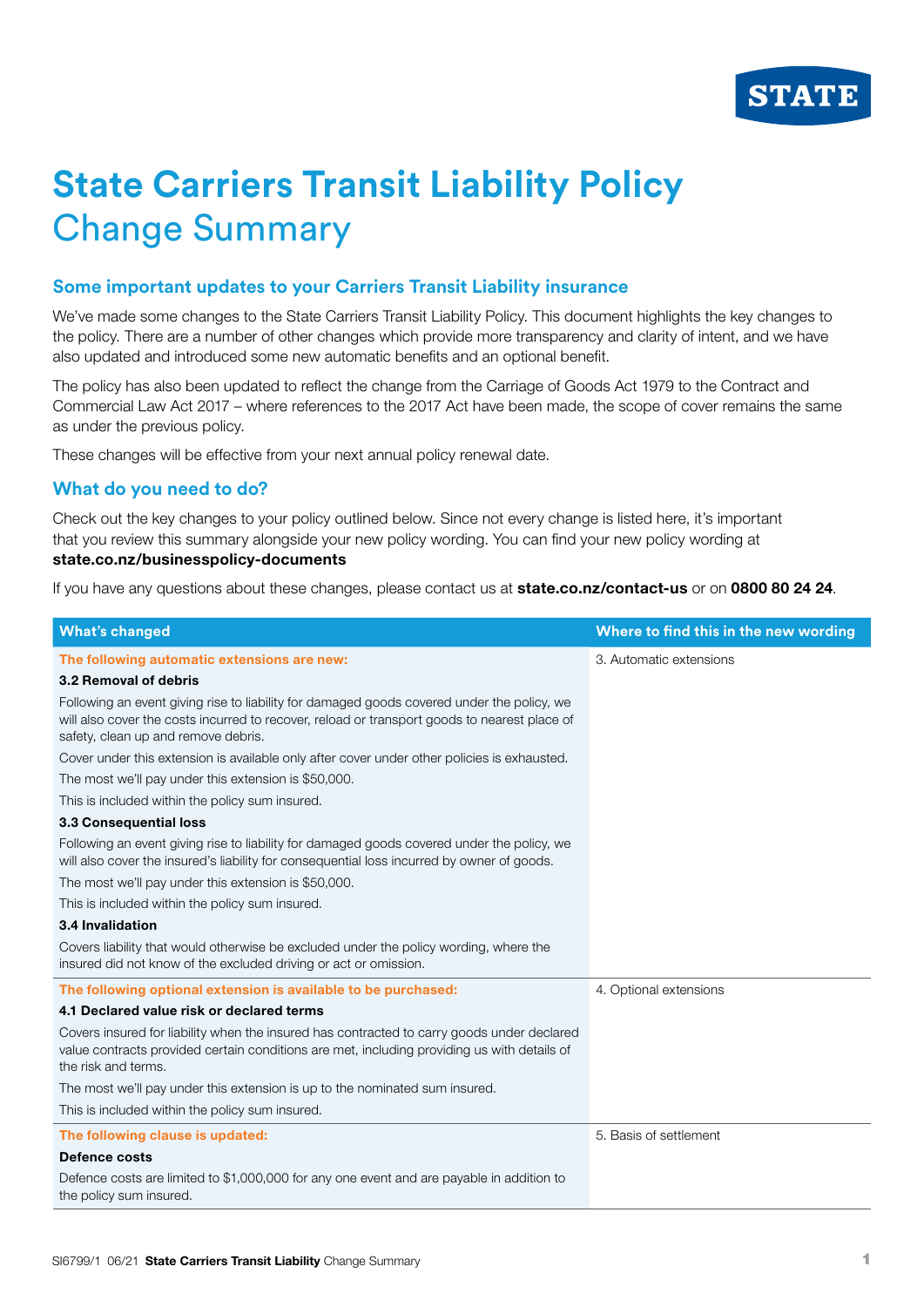| <b>What's changed</b>                                                                                                                                                                                                                                                                      | Where to find this in the new wording |
|--------------------------------------------------------------------------------------------------------------------------------------------------------------------------------------------------------------------------------------------------------------------------------------------|---------------------------------------|
| The following exclusions are new:                                                                                                                                                                                                                                                          | 6. Exclusions                         |
| <b>6.6 Excessive loads</b>                                                                                                                                                                                                                                                                 |                                       |
| Excludes cover due to loading/operating a vehicle against manufacturer's specifications or<br>loading/operating a vehicle, its ancillary plant or machinery against law.                                                                                                                   |                                       |
| 6.7 Fines and penalties                                                                                                                                                                                                                                                                    |                                       |
| Excludes cover for any fines, penalties or punitive, aggravated, liquidated or exemplary<br>damages.                                                                                                                                                                                       |                                       |
| 6.9 Gradual damage                                                                                                                                                                                                                                                                         |                                       |
| Excludes cover arising out of gradual deterioration.                                                                                                                                                                                                                                       |                                       |
| 6.10 Incorrect statement or omissions                                                                                                                                                                                                                                                      |                                       |
| Excludes cover related to an incorrect statement or omission from the any of the insured's<br>documents evidencing the contract of carriage.                                                                                                                                               |                                       |
| 6.11 Intentional or reckless acts                                                                                                                                                                                                                                                          |                                       |
| Excludes cover due to an intentional or reckless act or omission.                                                                                                                                                                                                                          |                                       |
| 6.13 Sanctions                                                                                                                                                                                                                                                                             |                                       |
| Excludes cover to the extent it would expose the insurer to any sanction.                                                                                                                                                                                                                  |                                       |
| 6.14 Seepage and pollution                                                                                                                                                                                                                                                                 |                                       |
| Excludes cover due to seepage, pollution or contamination.                                                                                                                                                                                                                                 |                                       |
| 6.15 Ship navigation or operation                                                                                                                                                                                                                                                          |                                       |
| Excludes cover arising out of managing, operating or navigating a ship or aircraft in<br>which the insured is an interested party (owns, charters, lessees, finances or has legal or<br>equitable interest).                                                                               |                                       |
| 6.21 Work time rules                                                                                                                                                                                                                                                                       |                                       |
| Excludes cover due to breach of rules or regulations relating to work time or log book rules<br>(does not apply to theft or illegal conversion of the vehicle).                                                                                                                            |                                       |
| The following exclusion is updated:                                                                                                                                                                                                                                                        |                                       |
| 6.17 Types of goods not covered                                                                                                                                                                                                                                                            |                                       |
| Excludes cover for tobacco and tobacco products (in addition to other goods listed in<br>the policy).                                                                                                                                                                                      |                                       |
| The following clauses are updated:                                                                                                                                                                                                                                                         | 7. Claims conditions                  |
| 7.6 Minimise the loss                                                                                                                                                                                                                                                                      |                                       |
| Includes the provision for a pro forma claim/initial notice of loss to any actual carrier who<br>may be responsible under the Contract and Commercial Law Act 2017 for the loss or may<br>have been in possession of the goods within 10 days of notification of the loss.                 |                                       |
| 7.9 Other insurance                                                                                                                                                                                                                                                                        |                                       |
| No cover is available under the policy if cover is available to any extent under any other<br>insurance policy. We'll not contribute to any claim under any other policy. Previously, we<br>paid the amount of any loss over and above the limit payable by the other insurance.           |                                       |
| 7.15 Subrogation                                                                                                                                                                                                                                                                           |                                       |
| Outlines how any recoveries obtained will be allocated.                                                                                                                                                                                                                                    |                                       |
| The following clauses are new:                                                                                                                                                                                                                                                             | 8. General conditions                 |
| 8.1 Assignment                                                                                                                                                                                                                                                                             |                                       |
| The insured may not assign the policy without our prior written approval.                                                                                                                                                                                                                  |                                       |
| 8.9 Comply with the policy                                                                                                                                                                                                                                                                 |                                       |
| Clarifies that if insured or anyone covered under the policy breaches any of the conditions<br>of the policy we may decline the claim either in whole or in part, and/or declare either this<br>policy or all insurance the insured has with us to be of no effect and to no longer exist. |                                       |
| The following clause is updated:                                                                                                                                                                                                                                                           |                                       |
| 8.11 Reasonable care                                                                                                                                                                                                                                                                       |                                       |
| Clarifies that the following additional requirements now form a part of this policy condition:                                                                                                                                                                                             |                                       |
| comply with customer instructions around obtaining signatures on delivery receipts                                                                                                                                                                                                         |                                       |
| ensure that the carrying vehicle is suitable for the purpose of use and what is required<br>if vehicle is left unattended.                                                                                                                                                                 |                                       |